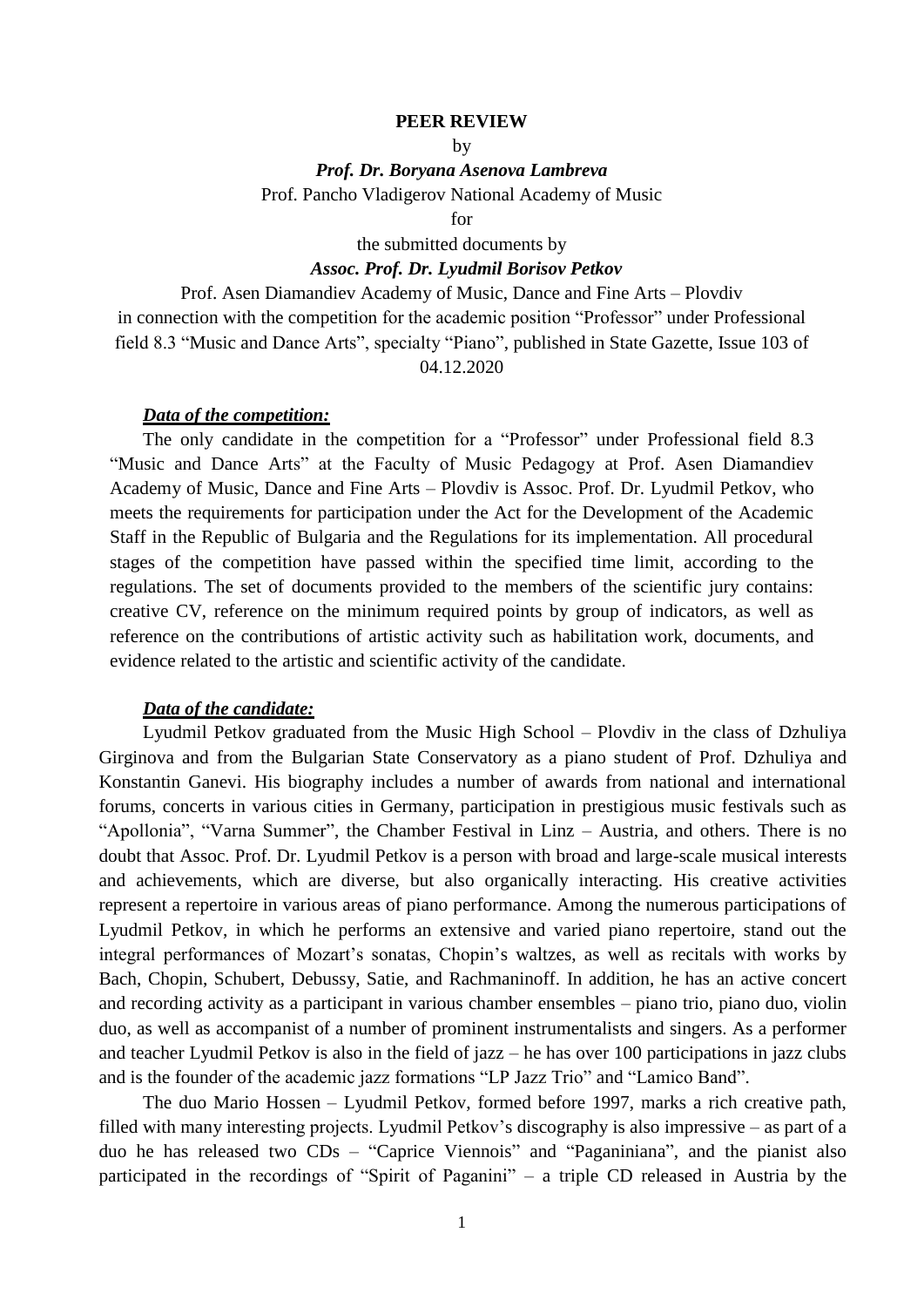authoritative company "Dynamic", in a compilation CD with works by Ivan Spasov, as well as in the realization of the CD "Ave Maria", where he presents three of his own works.

Associate Professor at Academy of Music, Dance and Fine Arts since 2010, in 2016 Lyudmil Petkov also defended the educational and scientific degree "Doctor" in Musicology and Music Art. He is also the Dean of the Faculty of Music Pedagogy at Prof. Asen Diamandiev Academy of Music, Dance and Fine Arts – Plovdiv.

For his results in his artistic activity he was awarded the highest academic award "Meden Chan".

# *Assessment of the submitted Reference for the minimum required points by group of indicators*

The presented *Reference on the minimum required points by group of indicators* clearly shows the volume, versatility, and achievements in the field of scientific, artistic and pedagogical activity of the candidate. The reference is prepared correctly, supported by the necessary evidence and meets all conditions, covering and exceeding the required parameters set by Decree No 122 amending the Regulations for the implementation of the Act for the Development of the Academic Staff in the Republic of Bulgaria, entered into force on 06.07.2018.

### *Creative and artistic contributions*

*The Reference on the contribution nature of the artistic, scientific and pedagogical activity*, as well as all other documents, covers the period after the occupation of the academic position of "Associate Professor" in 2010.

There are two spheres in the activity of Lyudmil Petkov, which definitely have a contributing nature. In the theoretical space – with the publication of a book from his dissertation *"Unknown and Rarely Performed Works for Piano Duo from the Period XVIII-XX Century – Historical and Performing Perspectives"*, as well as with the two practical tools for young musicians *"Repertoire Drone"* and *"Plays and Instructions with Genre Orientation"*, the author and publisher of which is he.

As for the book, the lack so far of research on similar topics in our country, the collecting, arranging, and analyzing of scattered and difficult to find information from various sources and archives about the life and work of many composers and their works for piano duo, as well as the analyzes of these works, categorically determine the contributory nature of the text. The book *"Unknown and Rarely Performed Works for Piano Duo from the Period XVIII-XX Century – Historical and Performing Perspectives"* contributes to a deeper understanding of the music of the period under consideration and is a valuable basis on which to base further research in this field.

The other area of the candidate's activity, characterized by a pronounced contribution nature, are his performances of the ten sonatas by W. A. Mozart (Volume I), as part of the project for their integral presentation to the public. These ingeniously simple works in their purity and beauty, often a major repertoire for young pianists, are in fact a real challenge for even the most established pianists. Adding to the fact that in their entirety they are performed relatively rarely, the series of concerts in this series definitely carries a valuable educational and enlightening element.

### *Conclusion*